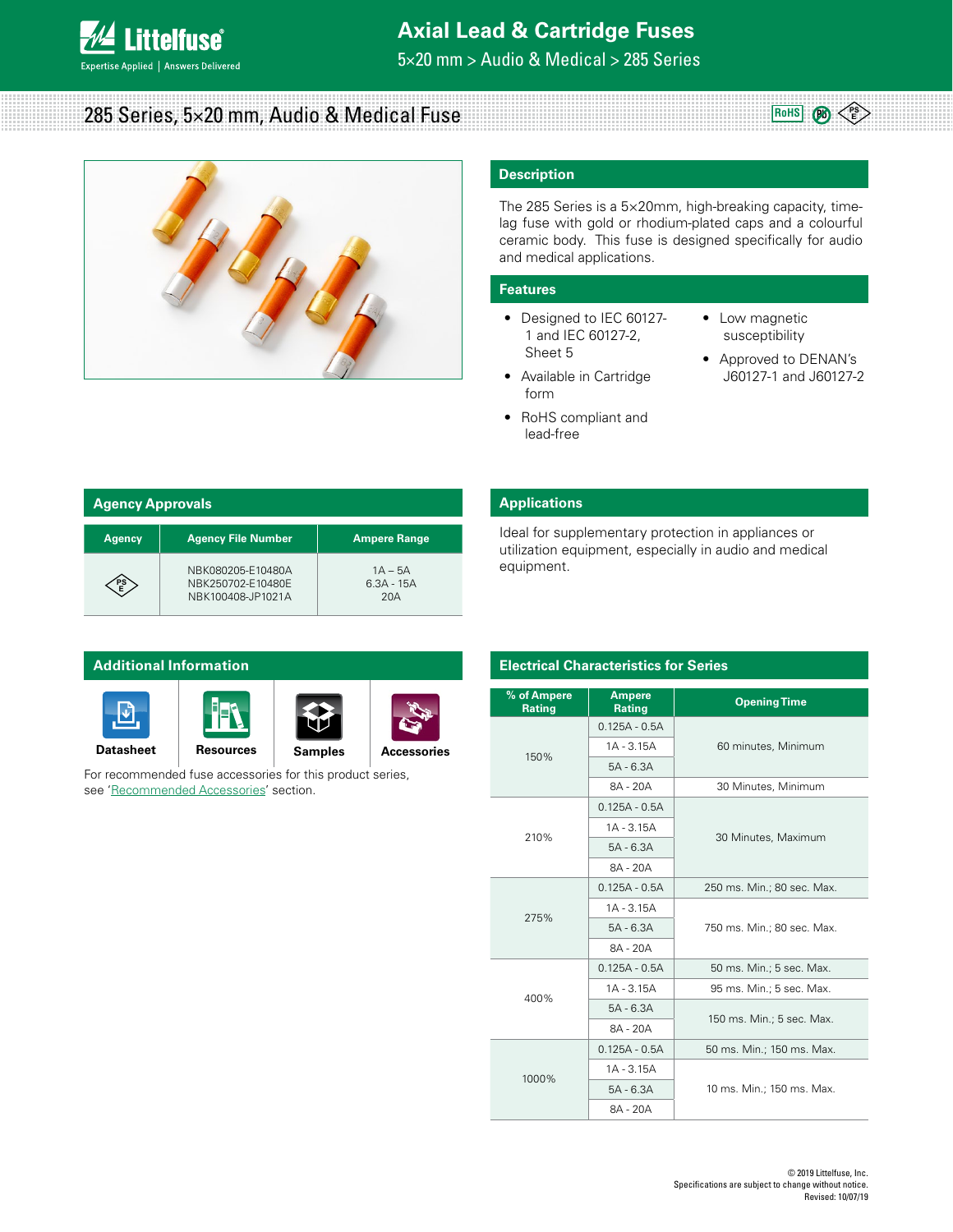

## **Axial Lead & Cartridge Fuses**

5×20 mm > Audio & Medical > 285 Series

| <b>Electrical Characteristics Specification by Item</b> |                          |                                 |                        |                                                    |                                                                  |                                                                |                                                                       |                                                 |
|---------------------------------------------------------|--------------------------|---------------------------------|------------------------|----------------------------------------------------|------------------------------------------------------------------|----------------------------------------------------------------|-----------------------------------------------------------------------|-------------------------------------------------|
| <b>Amp Code</b>                                         | <b>Amp Rating</b><br>(A) | <b>Voltage</b><br>Rating<br>(V) | Interrupting<br>Rating | <b>Nominal Cold</b><br><b>Resistance</b><br>(Ohms) | <b>Nominal Melting</b><br>I <sup>2</sup> t (A <sup>2</sup> Sec.) | <b>Nominal Voltage</b><br><b>Drop at Rated</b><br>Current (mV) | <b>Nominal Power</b><br><b>Dissipation</b><br>at Rated Current<br>(W) | <b>Agency</b><br><b>Approvals</b><br>∕p§े<br>√E |
| .125                                                    | 0.125                    | 250                             |                        | 13.1240                                            | 0.028                                                            | 2600                                                           | 1.6                                                                   |                                                 |
| .315                                                    | 0.315                    | 250                             |                        | 0.9275                                             | 0.625                                                            | 1100                                                           | 1.6                                                                   |                                                 |
| .500                                                    | 0.5                      | 250                             |                        | 1.1215                                             | 0.3                                                              | 850                                                            | 1.6                                                                   |                                                 |
| 001                                                     | $\mathbf{1}$             | 250                             |                        | 0.1455                                             | 1.6                                                              | 350                                                            | 2.5                                                                   | $\times$                                        |
| 01.6                                                    | 1.6                      | 250                             | 1500A @ 250VAC         | 0.0706                                             | 7.168                                                            | 200                                                            | 2.5                                                                   | $\times$                                        |
| 002                                                     | 2                        | 250                             |                        | 0.0546                                             | 10.8                                                             | 190                                                            | 2.5                                                                   | $\times$                                        |
| 02.5                                                    | 2.5                      | 250                             |                        | 0.0384                                             | 25.625                                                           | 180                                                            | 2.5                                                                   | $\times$                                        |
| 3.15                                                    | 3.15                     | 250                             |                        | 0.0269                                             | 51.597                                                           | 140                                                            | 4                                                                     | X                                               |
| 005                                                     | 5                        | 250                             |                        | 0.0141                                             | 70                                                               | 100                                                            | $\overline{4}$                                                        | $\times$                                        |
| 06.3                                                    | 6.3                      | 250                             |                        | 0.0107                                             | 130.977                                                          | 100                                                            | 4                                                                     | $\times$                                        |
| 008                                                     | 8                        | 250                             |                        | 0.0089                                             | 224                                                              | 100                                                            | $\overline{4}$                                                        | $\times$                                        |
| 010                                                     | 10                       | 250                             |                        | 0.0065                                             | 361                                                              | 100                                                            | 4                                                                     | X                                               |
| 015                                                     | 15                       | 250                             | 500A @ 250VAC          | 0.0031                                             | 1305                                                             | 100                                                            | $\overline{4}$                                                        | $\times$                                        |
| 020                                                     | 20                       | 250                             | 400A @ 250VAC          | 0.0024                                             | 3225.6                                                           | 100                                                            | 4                                                                     | $\times$                                        |





#### © 2019 Littelfuse, Inc. Specifications are subject to change without notice. Revised: 10/07/19